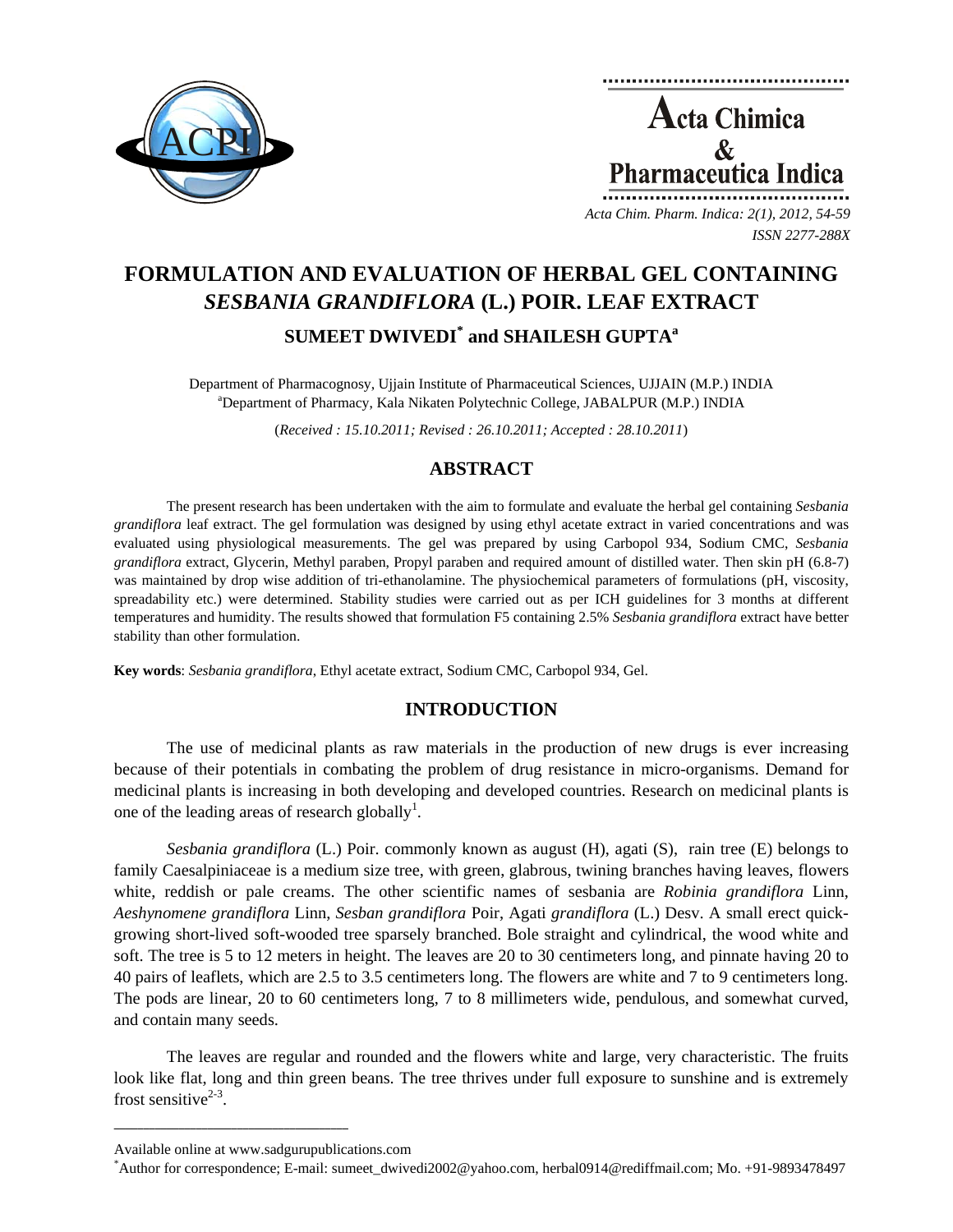The active ingredients of sesbania are leucocyanidin and cyanidin present in seeds, oleanolic acid and its methyl ester and kaemferol-3-rutinoside which are present in flower. The bark contains tannins and gum. Saponin isolated from the seeds. Sesbanimide isolated from seeds $34$ .

All parts of *Sesbania grandiflora* are utilized for medicine in Southeastern Asia and India including preparations derived from the roots, bark, gum, leaves, flowers, and fruit. In Folk Medicine it is resorted to be aperient, diuretic, emetic, emmenagogue, febrifuge, laxative, and tonic. Agati is a folk remedy for bruises, catarrh, dysentery, eyes, fevers, headaches, smallpox, sores, sore throat and stomatitis. Different parts of this plant are used in Siddha system of Indian traditional medicine for the treatment of a wide spectrum of ailments including anemia, bronchitis, fever, headache, ophthalmia, nasal catarrh, inflammation, leprosy, gout and rheumatism. It also possesses anxiolytic, antiulcer, antioxidant, analgesic, antipyretic, antimicrobial, anticancer, anticonvulsive and hepatoprotective properties<sup>5</sup>.

For topical treatment of dermatological disease as well as skin care, a wide variety of vehicles ranging from solids to semisolids and liquid preparations is available to clinicians and patients. Within the major group of semisolid preparations, the use of transparent gels has expanded both in cosmetics and in pharmaceutical preparations. A gel is colloid that is typically 99% wt liquid, which is immobilized by surface tension between it and a macromolecular network of fibers built from a small amount of a gelating substance present. Topical drug administration is a localized drug delivery system anywhere in the body through ophthalmic, rectal, vaginal and skin as topical routes. Skin is one of the most readily accessible organs of human body for topical administration and main route of topical drug delivery system. Numbers of medicated products are applied to the skin or mucous membrane that either enhance or restore a fundamental function of a skin or pharmacologically alter an action in the underlined tissues<sup>6</sup>.

The various parts of *S. grandiflora* are used as medicine for many diseases and disorders. Keeping this fact and considering the folklore medicinal utility of the plant, the present work was undertaken to formulate the gel of ethyl acetate extract of leaves of *S. grandiflora.*

#### **Material and methods**

#### **Collection of plant material**

The plant *Sesbania grandiflora* was collected from Medicinal garden of UIPS, Ujjain, M.P. and was authenticated by Dr. S. N. Dwivedi, Prof. & Head, Department of Botany, Janata PG College, APS, University, Rewa, M.P. and Voucher specimen No. SD/SG/210 was deposited in our department.

### **Preparation of plant powder**

The plant was dried under shade and then powdered coarsely with a mechanical grinder. The powder was passed through sieve No. 40 and stored in an airtight container for further use.

## **Preparation of extracts**

About 250 g of dried powder leaf of plant was subjected to Soxhlet apparatus. It was fist defatted with petroleum ether then exhaustively extracted with ethyl acetate solvent in a Soxhlet apparatus for 36 hours. The temperature was maintained at (40-50°C). The solvents were removed by distillation under reduced pressure and the resulting semisolid mass was vacuum dried using rotary flash evaporator to obtain the extract.

## **Chemicals**

Sodium carboxy methyl cellulose (Central Drug House (P.) Ltd.), Carbopol 934 (Merck Ltd),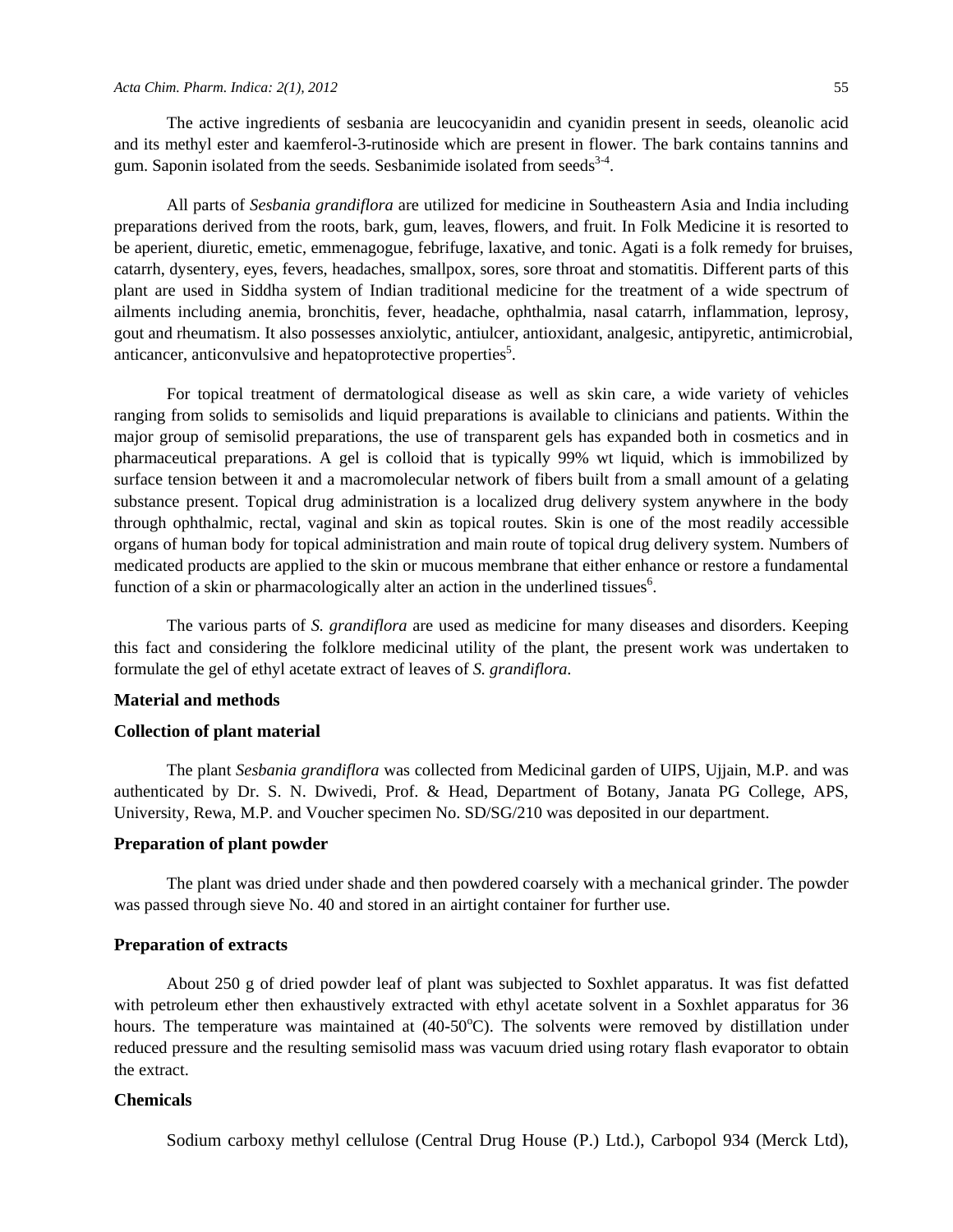Methyl Paraban (Suprim Chemicals), Propyl Paraben (Suprim Chemicals), Glycerin (SD Fine Chemical Ltd), Triethanolamine (SD Fine Chemical Ltd).

## **Preparation of Gel containing extract**

Different proportions of Carbopol 934 and Sodium CMC were dispersed in 50 mL of distilled water with continuous stirring. 5 mL of distilled water was taken and required quantity of methyl paraben and propyl paraben were dissolved by heating on water bath. Cool the solution, then to that added glycerin and mixed it with fist solution. Further required quantity of *Sesbania grandiflora* plant extract was mixed to the above mixture and volume made upto 100 mL by adding remaining distilled water. Finally full mixed ingredients were mixed properly to the Carbopol 934 gel with continuous stirring and triethanolamine was added drop wise to the formulation for adjustment of required skin pH (6.8-7) and to obtain the gel at required consistency. The same method was followed for preparation of control sample without adding any *Sesbania grandiflora* plant extract.6

Precipitation occurs in some of the batches (F1, F2, F6 and F7) of polymer based gel containing *Sesbania grandiflora* which could be due to the incompatibility in the system. Hence, these batches were discarded and remaining batches (F3, F4 and F5) were considered for further study (Table 1).

## **Evaluation of topical gel formulation**<sup>6</sup>

## **Physical Evaluation**

Physical parameters such as color and appearance were checked.

#### **Measurement of pH**

pH of the gel was measured by using pH meter.

## **Spreadibility**

Spreadibility was determined by the apparatus which consists of a wooden block, which was provided by a pulley at one end. By this method spreadibility was measured on the basis of slip and drag characteristics of gels. An excess of gel (about 2 g) under study was placed on this ground slide. The gel was then sandwiched between this slide and another glass slide having the dimension of fixed ground slide and provided with the hook. A 1 kg weighted was placed on the top of the two slides for 5 minutes to expel air and to provide a uniform film of the gel between the slides. Excess of the gel was scrapped off from the edges. The top plate was then subjected to pull of 80 g. With the help of string attached to the hook and the time (in seconds) required by the top slide to cover a distance of 7.5 cm be noted. A shorter interval indicates better spreadibility. Spreadibility was calculated using the following formula:

$$
S = M \times L / T
$$

Where,  $S =$  Spreadibility,

 $M =$  Weight in the pan (tied to the upper slide),

- $L =$  Length moved by the glass slide and
- $T =$ Time (in sec.) taken to separate the slide completely each other.

## **Homogeneity**

All developed gels were tested for homogeneity by visual inspection after the gels have been set in the container. They were tested for their appearance and presence of any aggregates.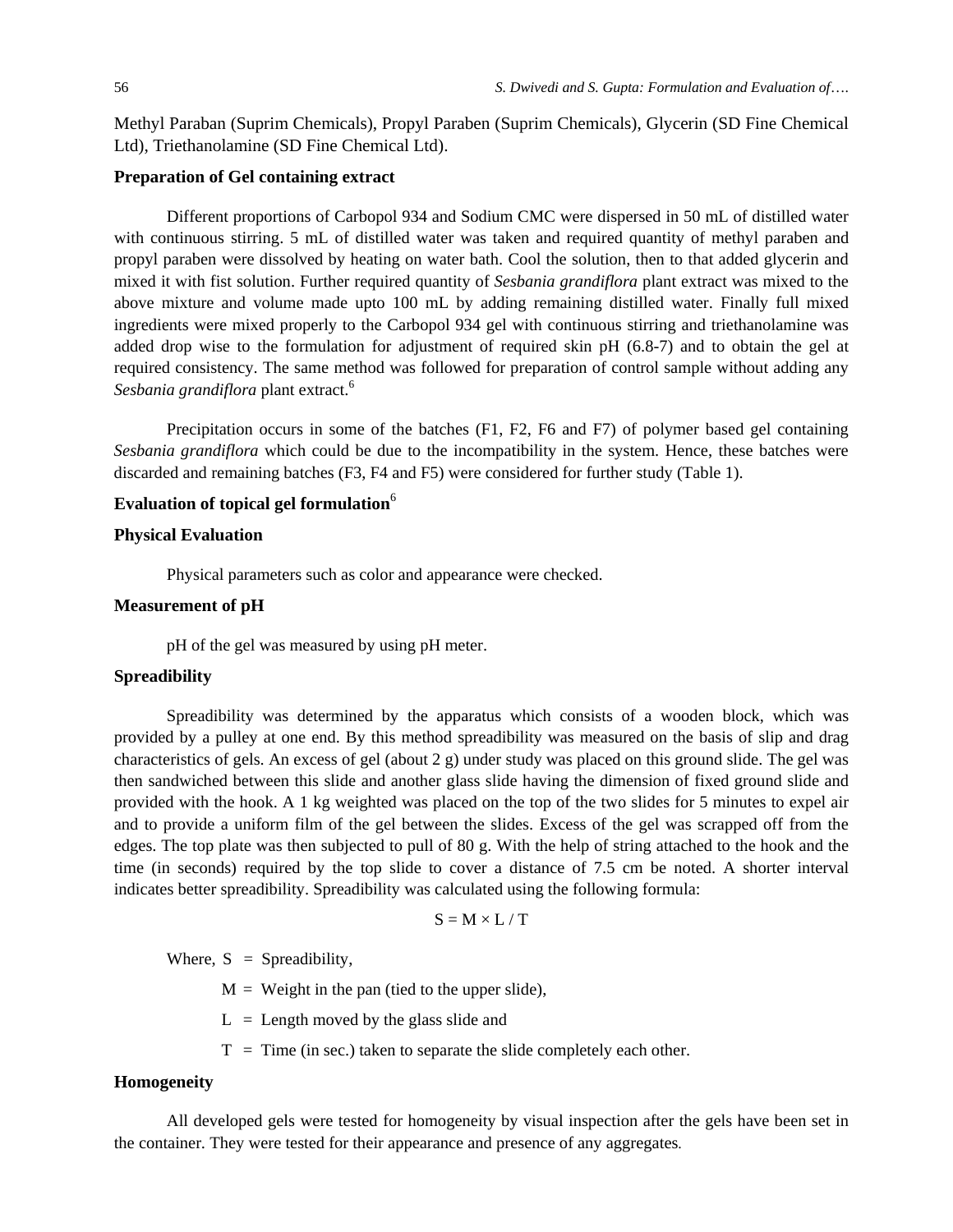## **Viscosity**

Viscosity of gel was measured by using Brookfield viscometer with spindle.

#### **Stability study**

The stability study was performed as per ICH guidelines. The formulated gel were filled in the collapsible tubes and stored at different temperatures and humidity conditions, viz.  $25^{\circ}C \pm 2^{\circ}C / 60\% \pm 5\%$ RH, 30° C  $\pm$  2°C / 65%  $\pm$  5% RH, 40°C  $\pm$  2°C / 75%  $\pm$  5% RH for a period of three months and studied for appearance, pH, viscosity and spreadibility.<sup>7</sup>

| Ingredient                                                    | $F_1$                    | $\mathbf{F}_2$ | $\mathbf{F}_3$ | $\mathbf{F}_4$ | $\mathbf{F}_5$ | $F_6$                    | $\mathbf{F}_{7}$ |
|---------------------------------------------------------------|--------------------------|----------------|----------------|----------------|----------------|--------------------------|------------------|
| Carbopol 934 $(g)$                                            | 3                        | 3              | 2              | 1              | 1              | $\overline{\phantom{a}}$ | 1                |
| Sodium CMC $(g)$                                              | $\overline{\phantom{0}}$ | 1              | 1              | 1              | 2              | 3                        | 3                |
| Sesbania grandiflora<br>Ethyl acetate leaf extract $(\% w/w)$ | 2.5                      | 2.5            | 2.5            | 2.5            | 2.5            | 2.5                      | 2.5              |
| Glycerin (mL)                                                 | 2                        | 2              | 2              | 2              | 2              | 2                        | 2                |
| Methyl Paraben $(0.5\%)$ (mL)                                 | $0.2$ mL                 | $0.2$ mL       | $0.2$ mL       | $0.2$ mL       | $0.2$ mL       | $0.2$ ML                 | $0.2$ mL         |
| Propyl Paraben (0.2%) (mL)                                    | $5 \text{ mL}$           | $5 \text{ mL}$ | $5 \text{ mL}$ | $5 \text{ mL}$ | $5 \text{ mL}$ | $5 \text{ mL}$           | $5 \text{ mL}$   |
| Triethanolamine (mL)                                          | q.s.                     | q.s.           | q.s.           | q.s.           | q.s.           | q.s.                     | q.s.             |
| Distilled water (mL)                                          | q.s.                     | q.s.           | q.s.           | q.s.           | q.s.           | q.s.                     | q.s.             |

**Table1: Formulation of topical gel of** *Sesbania grandiflora* **leaf extract** 

### **RESULTS AND DISCUSSION**

During the trial, the excipients concentrations of carbapol and sodium CMC are gradually increasing and decreasing as a result several problems are coming like homogeneity, spreadibility and viscosity. These problems occured in some of the batches (F1, F2, F6 and F7) of polymer based gel containing *Sesbania grandiflora*. Hence, these batches were discarded and remaining batches (F3, F4 and F5) were considered for further study.

The developed herbal gel was greenish in color, translucent in appearance and showed good homogeneity with absence of lumps. The formulated F5 preparation was much clear and transparent as compared to F3 and F4 formulation.

The values of spreadability indicate that the gel is easily spreadable by small amount of shear. Spreadability of formulated gels (F3, F4 and F5) were 15.75, 19.78, 21.65 g cm/sec. Hence spreadability of F5 formulation was good as compared to F3 and F4 formulation. During the accelerated stability studies the appearance was clear and no significant variation in pH was observed and spreadability is 20.22 in F5 formulation after 3 months where as spreadability in F3 and F4 was 17.82 and 15.12 respectively. pH also maintained throughout the study which was found 6.91 to 7.0. The initial viscosities of developed gels were measured using Brookfield viscometer with spindle. The topical gel thus formulated was non-irritant upon application on to the skin.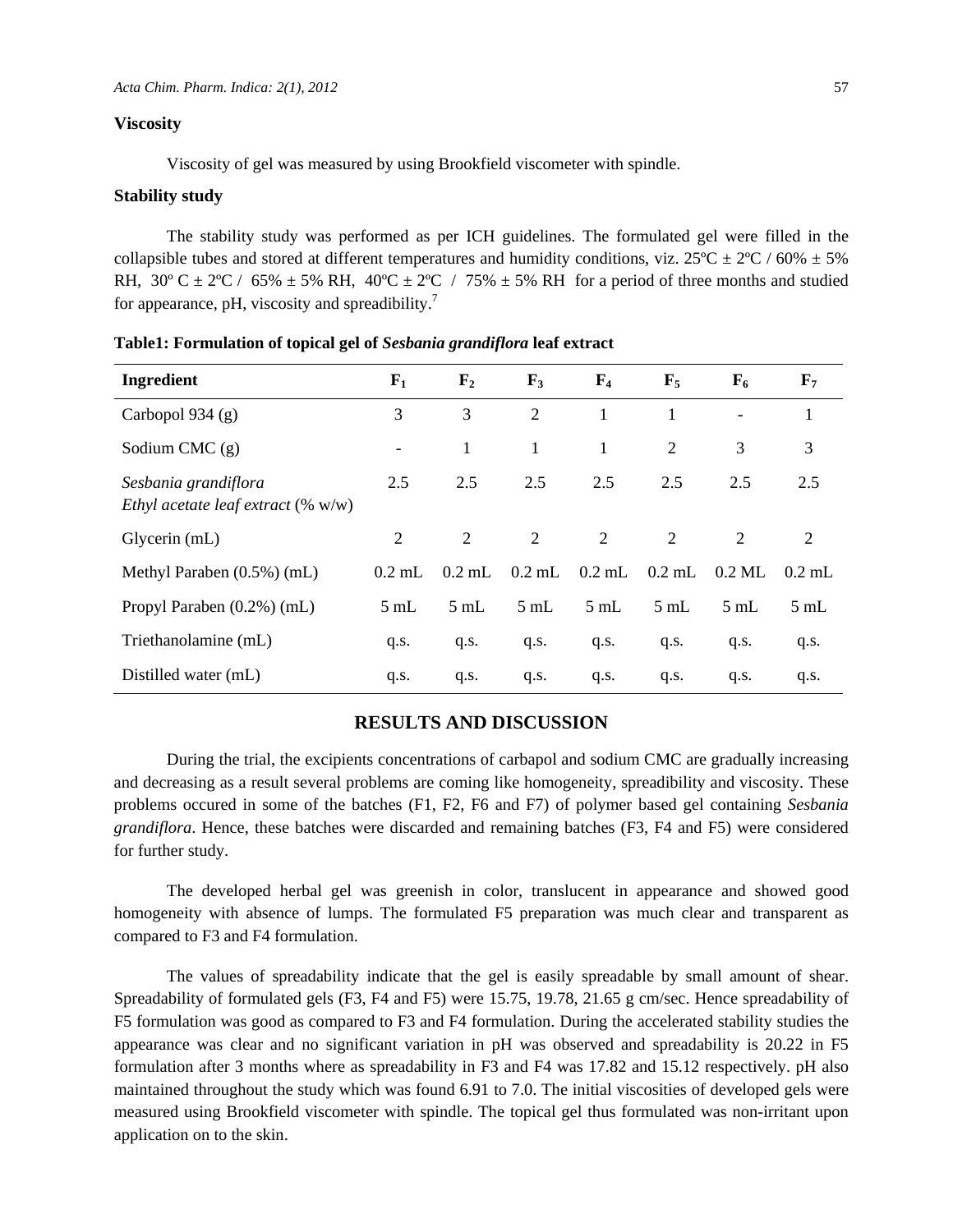| <b>Batch</b>   | <b>Color</b> | Appearance  | <b>Spreadibility</b><br>(g.cm/sec) | <b>Viscosity</b><br>(dyn.s/cm <sup>2</sup> ) | pH |
|----------------|--------------|-------------|------------------------------------|----------------------------------------------|----|
| F3             | Greenish     | Homogeneous | 15.75                              | $1.6*10^{-3}$                                |    |
| F <sub>4</sub> | Greenish     | Homogeneous | 19.78                              | $1.6*10^{-3}$                                | 7  |
| F5             | Greenish     | Homogeneous | 21.65                              | $0.94*10^{-3}$                               | 7  |

**Table 2: Physical evaluation of topical gel of Sesbania grandiflora leaf extract** 

**Table 3: Stability testing at**  $25^{\circ}C \pm 2^{\circ}C/60\% \pm 5\%$  **RH (3<sup>rd</sup> months) of topical gel of** *Sesbania grandiflora* **leaf extract** 

| <b>Formulation</b> | Color    | Appearance  | <b>Spreadibility</b><br>(g.cm/sec) | pH   |
|--------------------|----------|-------------|------------------------------------|------|
| $\mathbf{F}_3$     | Greenish | Homogeneous | 15.65                              |      |
| $\mathbf{F}_4$     | Greenish | Homogeneous | 18.40                              | 6.98 |
| ${\bf F_5}$        | Greenish | Homogeneous | 20.38                              |      |

Table 4: Stability testing at  $30^{\circ}$ C  $\pm$  2<sup>o</sup>C/65%  $\pm$  5% RH (3<sup>rd</sup> months) of topical gel of *Sesbania grandiflora* **leaf extract** 

| <b>Formulation</b> | <b>Color</b> | <b>Appearance</b> | <b>Spreadibility</b><br>(g.cm/sec) | pH   |
|--------------------|--------------|-------------------|------------------------------------|------|
| ${\bf F_3}$        | Greenish     | Homogeneous       | 15.32                              | 6.94 |
| $\mathbf{F}_4$     | Greenish     | Homogeneous       | 18.34                              | 6.97 |
| $\mathbf{F}_5$     | Greenish     | Homogeneous       | 21.65                              |      |

Table 5: Stability testing at  $40^{\circ}$ C  $\pm$  2<sup>o</sup>C/75%  $\pm$  5% RH (3<sup>rd</sup> months) of topical gel of *Sesbania grandiflora* **leaf extract** 

| <b>Formulation</b> | Color    | <b>Appearance</b> | <b>Spreadibility</b><br>(g.cm/sec) | pH   |
|--------------------|----------|-------------------|------------------------------------|------|
| $\mathbf{F}_3$     | Greenish | Homogeneous       | 15.12                              | 6.91 |
| $\mathbf{F}_4$     | Greenish | Homogeneous       | 17.82                              | 6.96 |
| $\mathbf{F}_5$     | Greenish | Homogeneous       | 20.22                              | 6.98 |

## **CONCLUSION**

Natural remedies are more acceptable in the belief that they are safer with fewer side effects than the synthetic ones. Herbal formulations have growing demand in the world market. It is a very good attempt has made to establish the herbal gel containing Sesbania grandiflora extract. The studies revealed that the developed single herbal formulation F5 consisting Sesbania grandiflora extract comparatively better than later other formulations but all the formulations were non irritant though further pharmacological screening were may implied to test and investigate the safety profile of formulated gel to treat various inflammation of skin.